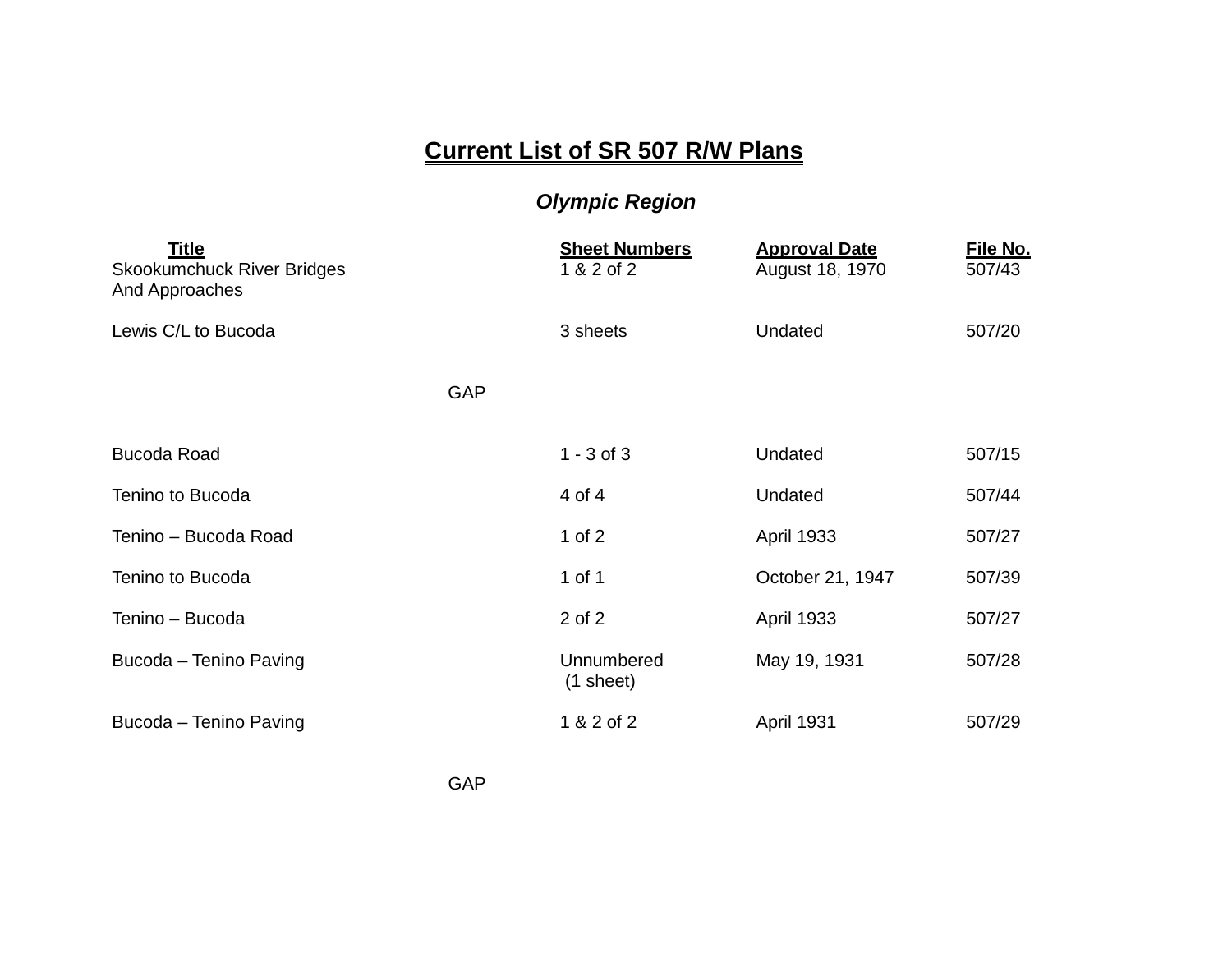| <b>Tenino to Grand Mound</b>                                 | Unnumbered<br>$(1$ sheet) | July 11, 1922      | 507/10  |
|--------------------------------------------------------------|---------------------------|--------------------|---------|
| <b>Tenino Vicinity</b>                                       | $1 - 4$ of 4              | September 16, 1941 | 507/34  |
| Town of Tenino                                               | 1 & 2 of 2                | Undated            | 507/30A |
| <b>Tenino Vicinity</b>                                       | $1 - 3$ of 3              | December 11, 1935  | 507/24  |
| <b>Tenino to Rainier</b>                                     | 1 -11 of 11               | March 17, 1942     | 507/31  |
| C. M. St. P. & P. R. R. Undercrossing<br><b>Near Rainier</b> | 1 & 2 of 9                | November 26, 1935  | 507/22  |
| <b>Rainier to Yelm</b>                                       | $1 - 8$ of 8              | April 19, 1938     | 507/25  |
| Yelm: 2 <sup>nd</sup> Street to East<br><b>City Limits</b>   | 1 of 1                    | February 11, 1958  | 507/36  |
| Jct. SR 510 to Bald Hills Road Vic.                          | $1 - 5$ of $5$            | June 25, 2000      | 507/72  |
| Yelm Creek Vicinity to SR 510 Vicinity                       | $1-3$ of $3$              | December 7, 2006   | 507/73  |
| <b>Railroad Crossing Near McKenna</b>                        | 1 of 1                    | January 30, 1981   | 507/53  |
| <b>Nisqually River Bridge Vicinity</b>                       | 1 & 2 of 2                | November 19, 1984  | 507/59  |
| SR 702 Intersection                                          | 1 of 1                    | December 20, 1996  | 507/71  |
| Roy - McKenna Section<br>Bond Road No. 22                    | 1 & 2 of 2                | Undated            | 507/3   |